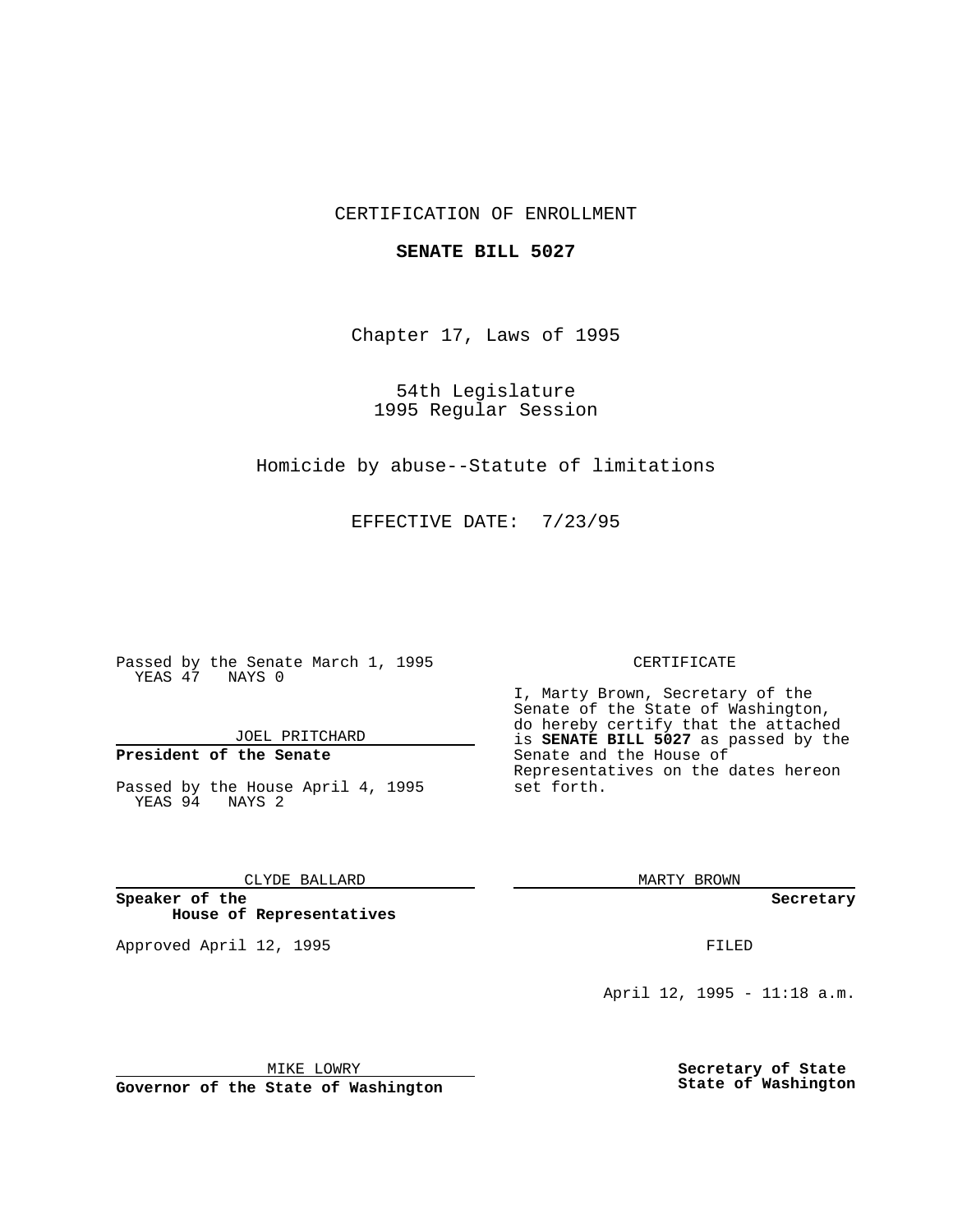# **SENATE BILL 5027** \_\_\_\_\_\_\_\_\_\_\_\_\_\_\_\_\_\_\_\_\_\_\_\_\_\_\_\_\_\_\_\_\_\_\_\_\_\_\_\_\_\_\_\_\_\_\_

\_\_\_\_\_\_\_\_\_\_\_\_\_\_\_\_\_\_\_\_\_\_\_\_\_\_\_\_\_\_\_\_\_\_\_\_\_\_\_\_\_\_\_\_\_\_\_

Passed Legislature - 1995 Regular Session

**State of Washington 54th Legislature 1995 Regular Session By** Senators Smith, McCaslin, Rasmussen, Prentice, Kohl and Schow Read first time 01/09/95. Referred to Committee on Law & Justice.

 AN ACT Relating to the statute of limitations for homicide by abuse; and amending RCW 9A.04.080.

BE IT ENACTED BY THE LEGISLATURE OF THE STATE OF WASHINGTON:

 **Sec. 1.** RCW 9A.04.080 and 1993 c 214 s 1 are each amended to read as follows:

 (1) Prosecutions for criminal offenses shall not be commenced after the periods prescribed in this section.

 (a) The following offenses may be prosecuted at any time after their commission:

(i) Murder;

11 (ii) Homicide by abuse;

(iii) Arson if a death results.

 (b) The following offenses shall not be prosecuted more than ten years after their commission:

 (i) Any felony committed by a public officer if the commission is in connection with the duties of his or her office or constitutes a breach of his or her public duty or a violation of the oath of office; (ii) Arson if no death results; or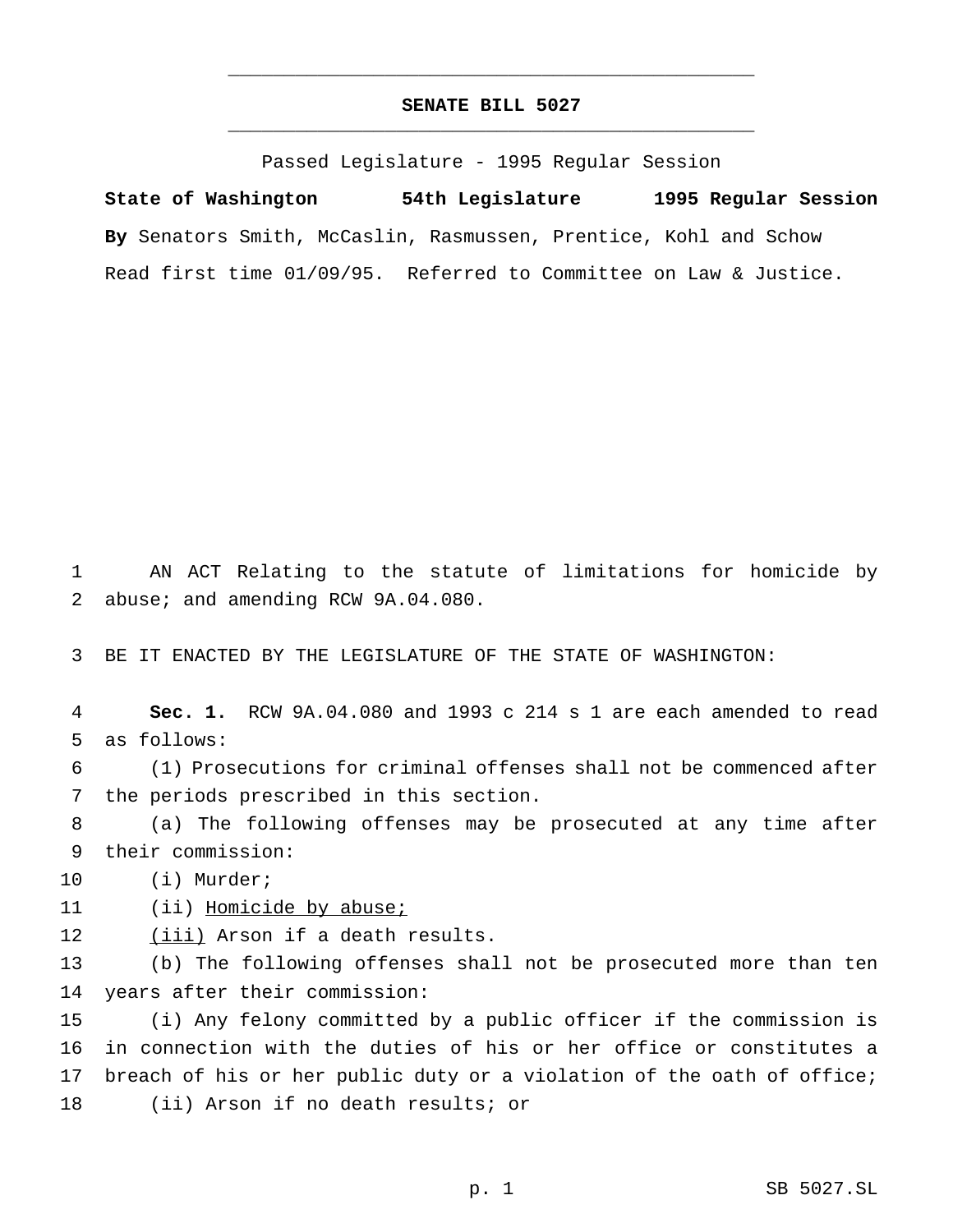(iii) Violations of RCW 9A.44.040 or 9A.44.050 if the rape is reported to a law enforcement agency within one year of its commission; except that if the victim is under fourteen years of age when the rape is committed and the rape is reported to a law enforcement agency within one year of its commission, the violation may be prosecuted up to three years after the victim's eighteenth birthday or up to ten years after the rape's commission, whichever is later. If a violation of RCW 9A.44.040 or 9A.44.050 is not reported within one year, the rape may not be prosecuted: (A) More than three years after its commission if the violation was committed against a victim fourteen years of age 11 or older; or (B) more than three years after the victim's eighteenth birthday or more than seven years after the rape's commission, whichever is later, if the violation was committed against a victim under fourteen years of age.

 (c) Violations of the following statutes shall not be prosecuted more than three years after the victim's eighteenth birthday or more than seven years after their commission, whichever is later: RCW 9A.44.073, 9A.44.076, 9A.44.083, 9A.44.086, 9A.44.070, 9A.44.080, 9A.44.100(1)(b), or 9A.64.020.

 (d) The following offenses shall not be prosecuted more than six years after their commission: Violations of RCW 9A.82.060 or 9A.82.080.

 (e) The following offenses shall not be prosecuted more than five years after their commission: Any class C felony under chapter 74.09 RCW.

 (f) Bigamy shall not be prosecuted more than three years after the time specified in RCW 9A.64.010.

 (g) No other felony may be prosecuted more than three years after its commission.

 (h) No gross misdemeanor may be prosecuted more than two years after its commission.

 (i) No misdemeanor may be prosecuted more than one year after its commission.

 (2) The periods of limitation prescribed in subsection (1) of this section do not run during any time when the person charged is not usually and publicly resident within this state.

 (3) If, before the end of a period of limitation prescribed in subsection (1) of this section, an indictment has been found or a complaint or an information has been filed, and the indictment,